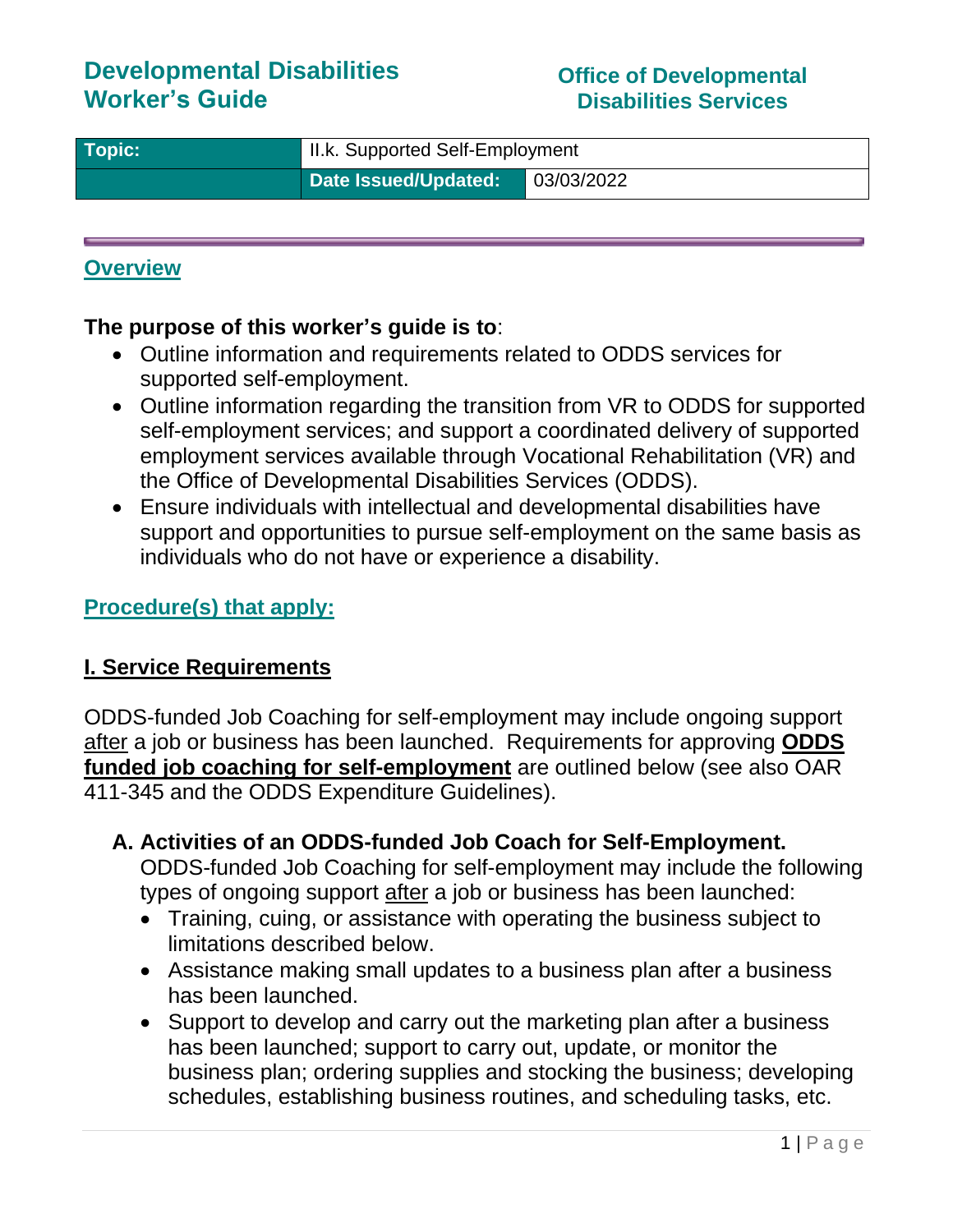- Support to identify natural supports that may be needed to implement business plans or operate the business.
- Support to identify business resources (may be natural supports or those paid by the business). This might include support to hire an accountant for tax or payroll support, support to find an attorney for legal advice, web designer, etc.

### **B. Essential Functions.**

The individual must be performing a core or essential function of the job or business. Essential functions are the fundamental duties of the job or business. The reason the job exists is to perform the function. Whether a particular job function is essential also depends on factors such as the time spent performing the function, the consequences of not performing the function, the degree of expertise or skill, if other employees are present who can perform the function, etc.

As a business owner, the person may hire someone to perform an essential function. The expense to hire someone to perform essential functions is an operational business expense and cannot be paid by ODDS services. A job coach may also support the person to learn how to perform essential functions of the business, or identify natural supports that can complete essential functions of the business. The job coach shall not provide essential function(s) in lieu of the business owner, natural supports or hired help, either short or long term.

### **C. Not for operational expenses.**

Job Coaching for self-employment may not be provided to defray the operational expenses of the business (except for the activities of a job coach outlined under "Section I" above).

Operating expenses include the costs to keep the business running (e.g. rent, office supplies, utilities, marketing costs, insurance, and taxes). A Job Coach might support the person to update or implement a marketing plan. If Job Coaching services are being used, then the person must be present and supported through cuing, training, etc., to perform the activity.

### **D. Income Requirements.**

To close successfully with VR and be eligible for ODDS-funded Job Coaching for Self-Employment, the income and wage standard for "Competitive Integrated Employment" must be met. This means the person must be able to demonstrate that the business is profitable and they are able to pay themselves minimum wage or better within 1-2 years of starting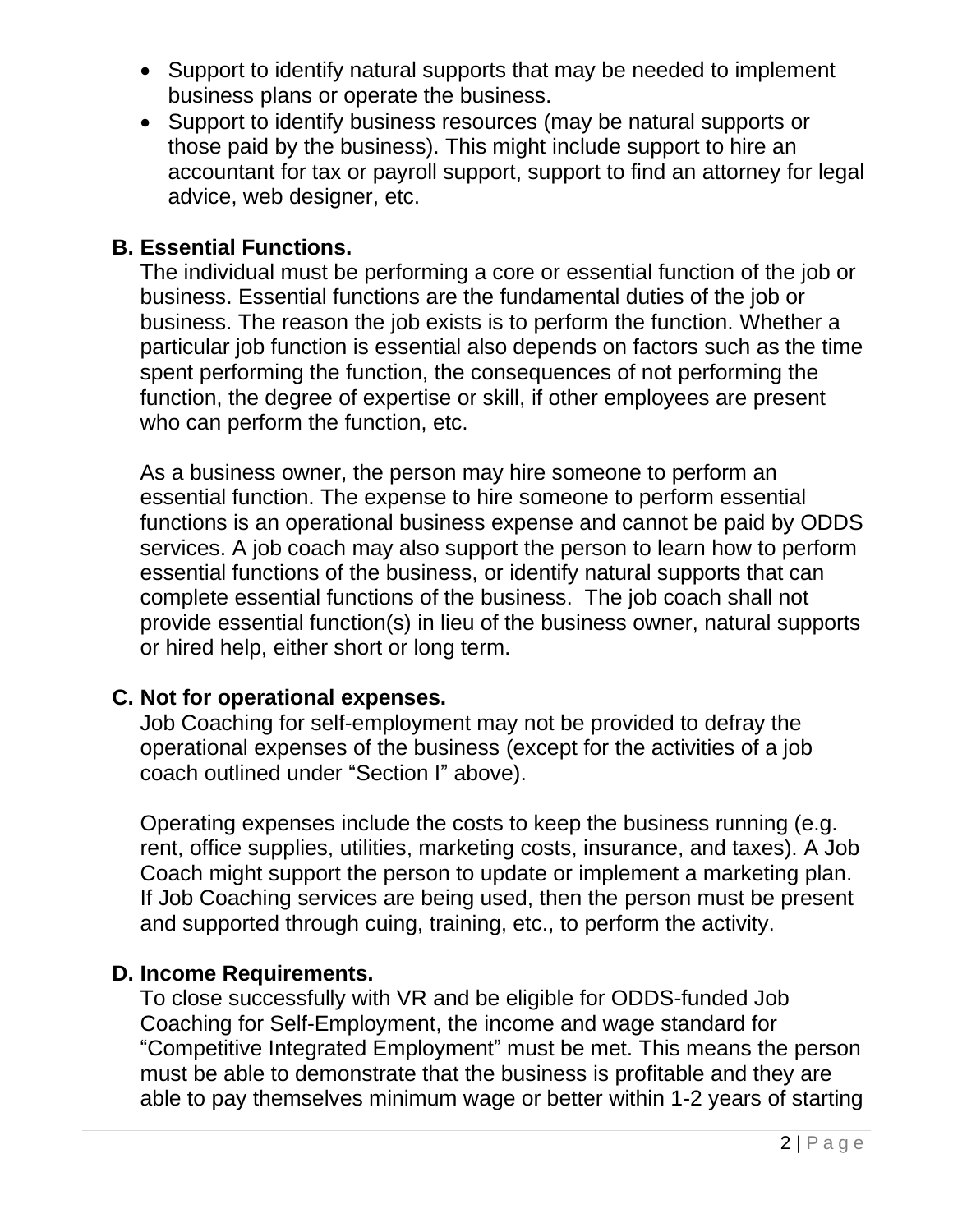the business (minimum wage based on the highest of the federal, state, or local minimum wage requirements). If the person cannot meet this wage requirement to close successfully with VR within 2 years, then then the person should be supported to find other employment opportunities. VR may grant a request to extend this on a case-by-case basis. However, a person must still close successfully through VR in order to be eligible for ODDS-funded Job Coaching.

The person must also be able to demonstrate that the business continues to be profitable (and the person is able to pay themselves at least minimum wage) for a minimum of 3 out of every 5 years. This is in alignment with IRS standards.

## **E. Team Planning**

If a need for long term supports for self-employment is anticipated, then the Employment Team (including individual, VR counselor, DD case manager, and other members of the team) must work together to ensure the business plan, ISP, and IPE all align. The ISP and IPE must specifically address the long term supports that are needed, and their specific roles (i.e. support (cuing, training, etc) learning functions of the business, with transportation, with business paperwork and other administrative functions, etc). The plans must also document the functions the person will be performing, and any supports needed (funded or unfunded).

# **II. Requirements for Approval:**

# **A. ODDS initial approval**

The case manager must submit the documentation outlined below to ODDS for review and approval. The request and supporting documentation must be submitted to: [employment.first@dhsoha.state.or.us.](mailto:employment.first@dhsoha.state.or.us)

- a. Service planning documents (ISP/CDP, IPE, etc).
- b. Business Plan.
- c. Anticipated date for stabilization with Vocational Rehabilitation, and transfer to ODDS long term services (initial job coaching).
- d. Evidence of the business including but not limited to: business filings with the Secretary of State, tax records submitted to the Internal Revenue Service, business plan, marketing plan and materials, etc.
- e. Documentation of the following (may be documented in items a-d):
	- i. The long term supports needed, and their specific roles (e.g. training to learn functions of the business; support with transportation; cuing to complete business paperwork; etc). This must be documented before transfer to ODDS services.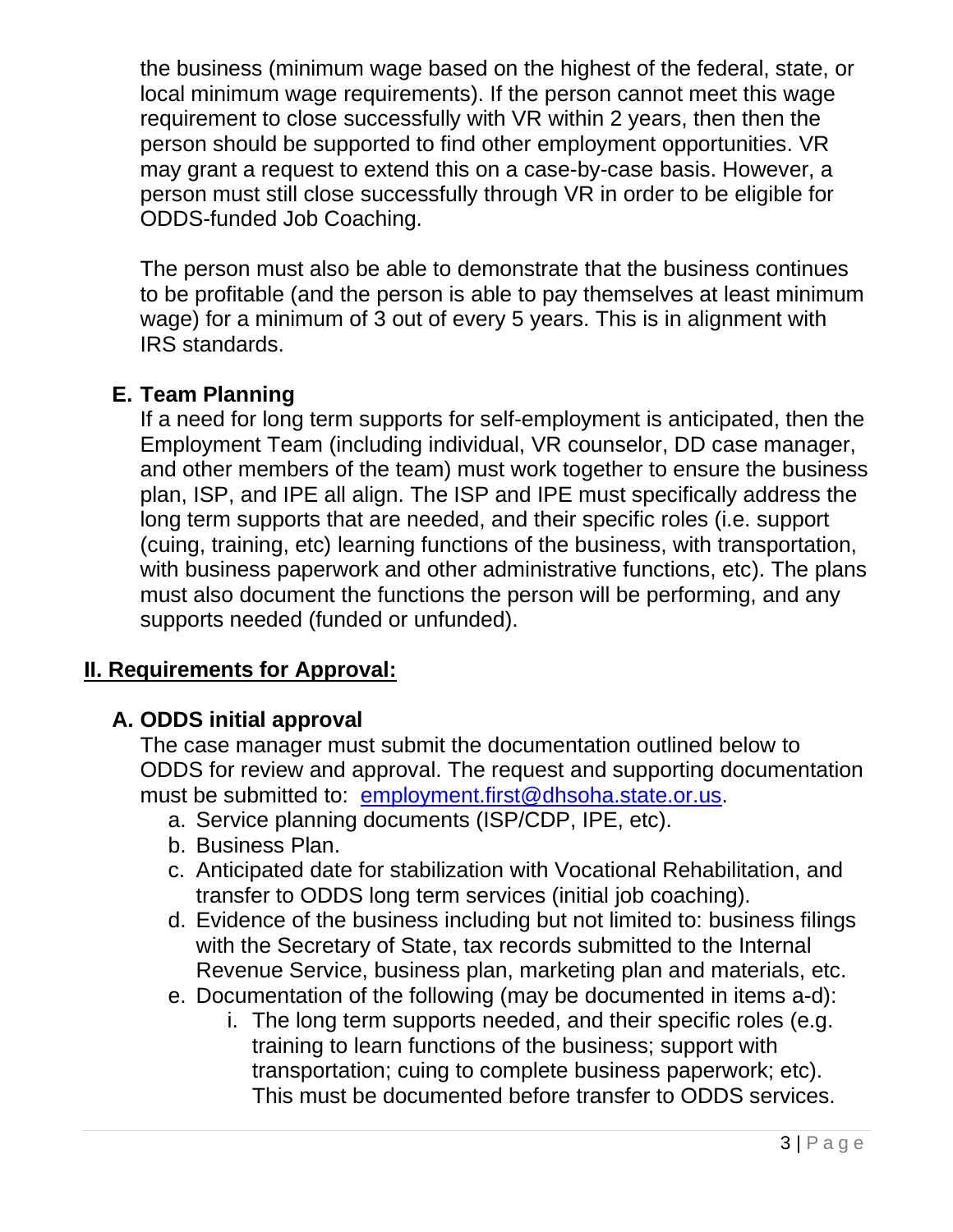- ii. The business functions the person will be performing, and any supports needed (funded or unfunded).
- iii. Documentation that the income and age requirements are met.

## **B. Evidence of self-employment must be reviewed annually by SC or PA:**

The SC/PA must annually review evidence of the business described above in order to ensure the service continues to support the person to reach their employment goals and also ensure the service requirements continue to be met. If not, then the SC/PA should meet with the person and their ISP team to discuss what is needed to help the person achieve his or her goals.

If the person is not able to pay themselves minimum wage or better for two or more consecutive years, then a referral to VR may be needed for support to further develop the business plan, or explore other employment opportunities.

#### **Frequently Asked Questions:**

### **When are services transferred from VR to ODDS for long term supports during self-employment?**

Services are transferred from VR to ODDS at stabilization. This depends on a few factors, including whether long term services are available and can be provided without an interruption in services; also everyone agrees the person is performing well on the job. [See VR-IM-15-01.](http://www.oregon.gov/dhs/employment/VR/PolicyRuleDocs/Supported%20Employment%20Job%20Stabilization.pdf) For self-employment, stabilization and transfer to long-term services also requires that the person be able to pay themselves minimum wage or better, and also be performing an essential function(s) of the business.

When VR prepares an Individualized Plan for Employment (IPE) for selfemployment, information from the business plan is used as guidance for stabilization and transition to extended support. These milestones and other information about the business should be available from the VR counselor.

All the other requirements outlined in this worker's guide must also be met.

### **What are some examples of how the transition from VR to ODDS services might work?**

If, after VR counseling, a person's plan for employment ultimately includes support to develop a business, VR will provide services and supports (e.g. initial development of a business plan, feasibility study, support to explore options for financing, support to identify accounting support).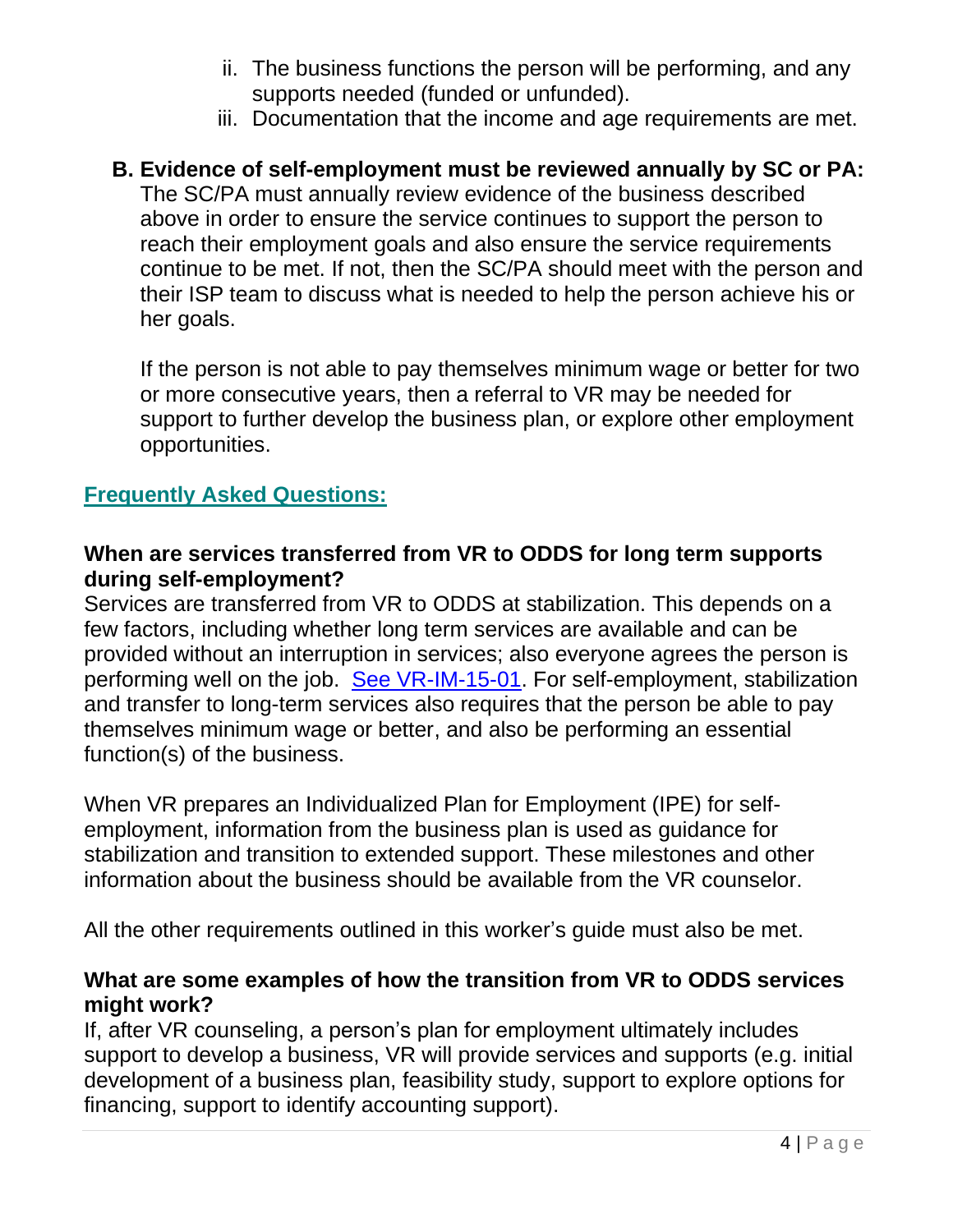If a person is stable and ODDS supports are available and can be provided without an interruption in services, then transfer to ODDS services may occur. Successful closure through VR and transfer to ODDS services requires that the person be earning equivalent to minimum wage or better (based on the highest of the federal, state, or local minimum wage requirements).

If the business meets requirements for ODDS Job Coaching for self-employment (i.e. business profitable, person earning equivalent to minimum wage or better, etc), then the ODDS service may be Job Coaching. The activities of the job coach may include those things outlined under "Section I.a." above.

## **What if a person indicates interest in self-employment during Discovery?**

If a person indicates they are interested in owning a business during Discovery, then this may be one area of exploration. For example, as one Discovery experience, the person might have an informational interview with a business owner to discover more regarding what is required to run a successful business. The person's employment interests will also be explored in multiple setting types (i.e. traditional employment as well as self-employment).

## **What VR or ODDS Services might be used if a person is interested in exploring Self-Employment?**

While at VR, a person must be informed of the VR expectation that employment (including self-employment) must pay at least minimum wage. If someone is already using VR services, with a stated desire to pursue a business and selfemployment, VR will provide assessments to inform this goal. If the person has no experience in the type of business they want to own, those assessments may demonstrate a need to gain skill, knowledge and/or experience before seeking self-employment.

If the person has no experience and they need to gain significant skills or experience, they may work with the VR Counselor to explore the comprehensive self-employment planning process. Support to establish a microenterprise may be available for people who need support with smaller aspects of establishing a business (for example, if a person only needs support with obtaining the business licensing, etc).

Time limited ODDS Employment Path services may be used for support to develop a specific skill that is needed for self-employment. However, the person should still be connected to VR, and working with a VR counselor.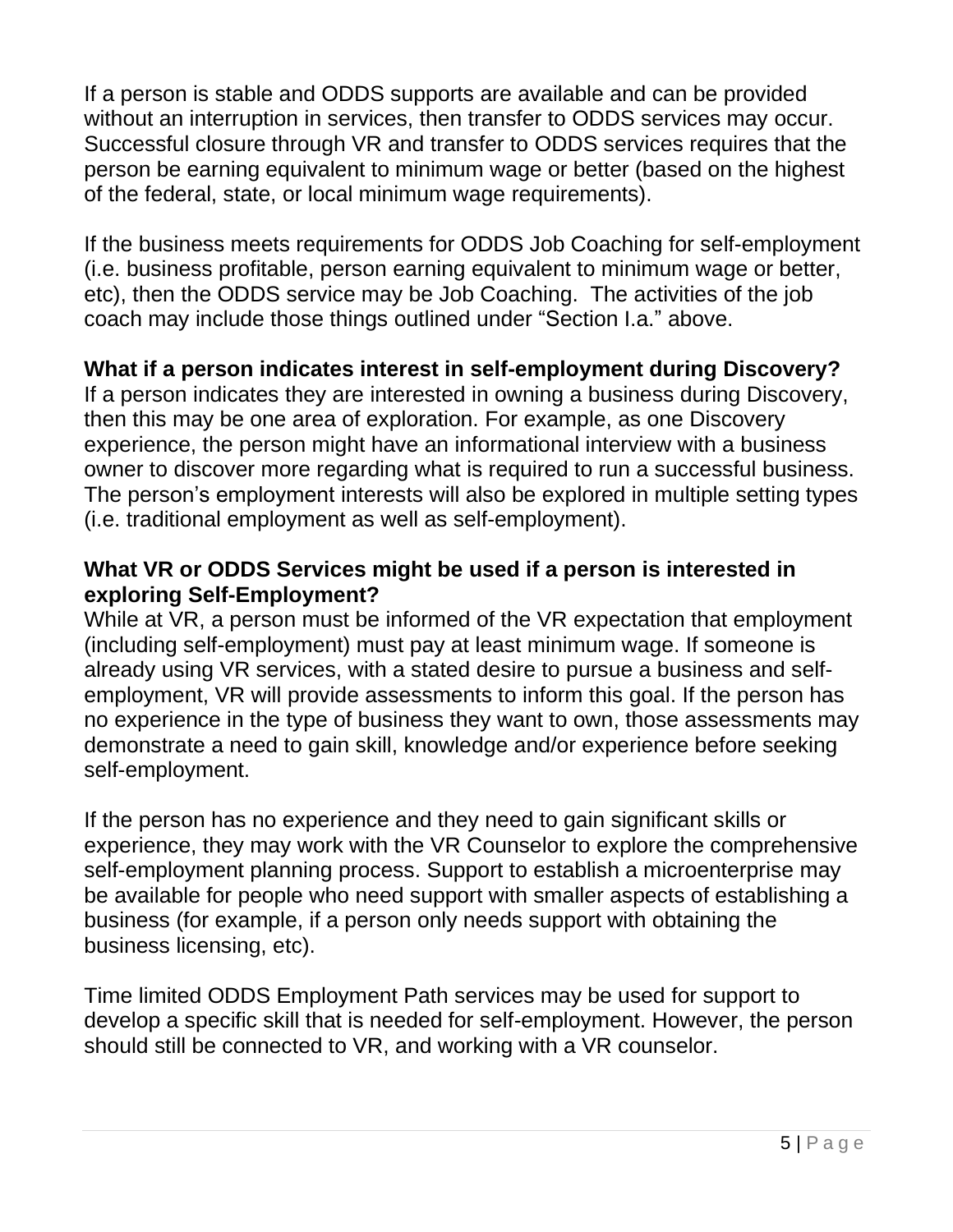## **Does ODDS have to review self-employment annually?**

No. ODDS only needs to review and approve self-employment before initial authorization. ODDS may verify income information in subsequent years through EOS. The case manager must also review evidence that the business exists as well as verify annually that the income requirements are met.

#### **How are the hours the person works documented?**

Both the person and the job coach should keep regular business records such as timesheets to document the actual hours worked by both the person using services and the job coach.

### **How does the person document that the income requirements are met?**

Any of the following may document income requirements for self-employment: Wage and Tax Statement for Self-Employed (1099), Profit and Loss Statement or Ledger Documentation, Copy of Schedule SE (Form 1040 or 1040-SR) Tax Form, or a Self-Employment worksheet signed and attested to by the program client. Self-Employment documentation should be listed in the VR IPE and ODDS CDP for use of income verification.

### **Will the type of job coaching follow what is outlined in the current expenditure guidelines, meaning initial job coaching for the first 6 months and then ongoing for next 18 months (totaling 24 months)?**

The initial job coaching rate is available for the first 6 months of job coaching. The ongoing job coaching rate is available for the subsequent 18 months. The availability of the ODDS initial and ongoing job coaching rates are reduced by the amount of time the individual utilizes VR job coaching.

If the person needs additional support that would be better classified by a different phase of job coaching, please work with the person's Case Manager to request an exception to enter an earlier stage of job coaching.

#### **What about individuals who are currently using ODDS Job Coaching for self-employment on or before 03/03/2022?**

Individuals using ODDS Job Coaching or Employment Path Services for Self-Employment on or before March 3, 2022, may continue to receive the service for support to develop the business.

The case manager must submit the documentation outlined under II.a. above to ODDS for initial review and approval **at the person's first annual ISP meeting after March 1, 2022**. The business must be profitable within two years. If it is determined that the requirements are not met for someone using Job Coaching for Self-Employment, then a referral to VR for additional support to explore other